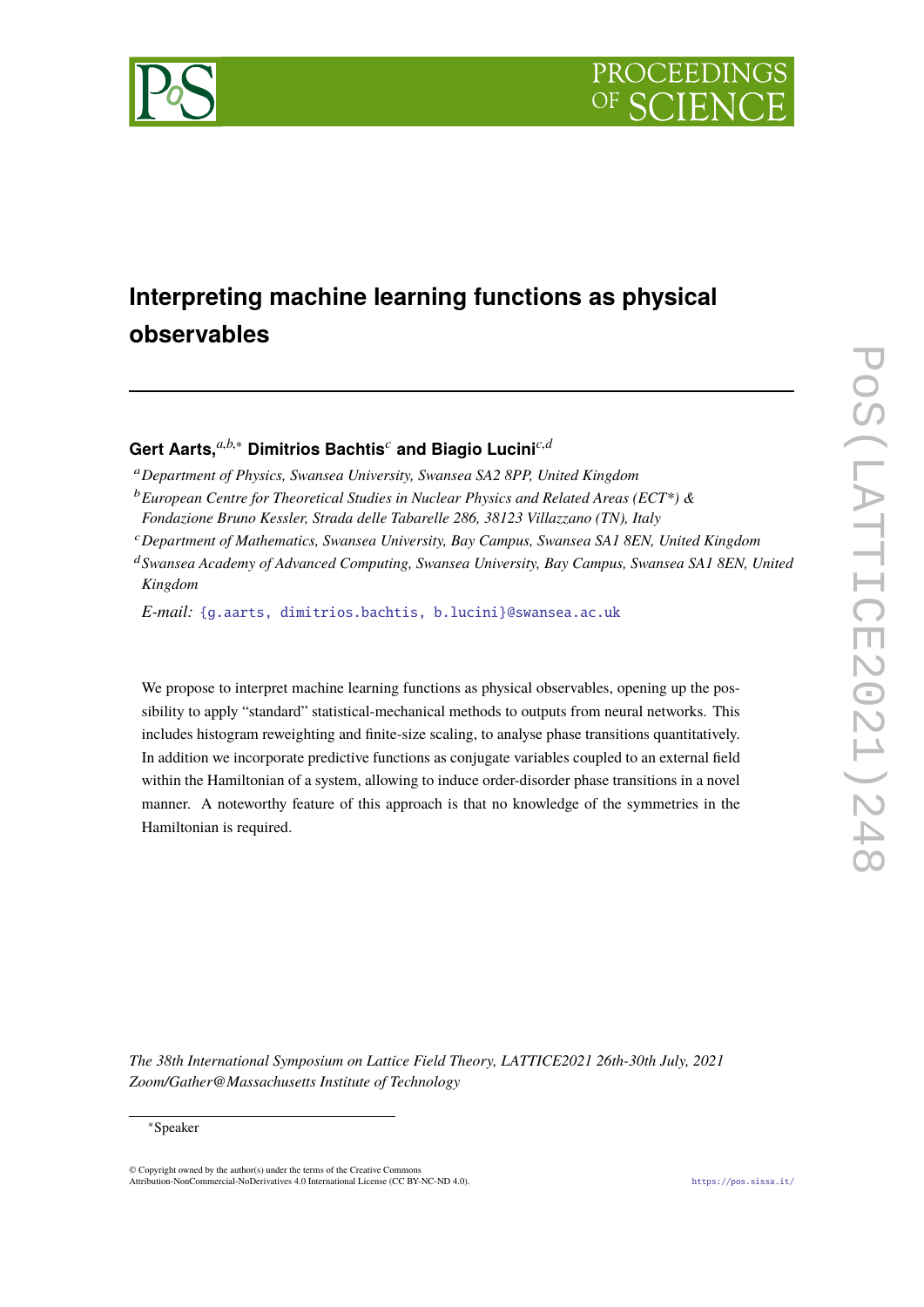### **1. Introduction**

The application of machine learning (ML) in the physical sciences has seen a dramatic increase in recent years, see e.g. Ref. [\[1\]](#page-6-0) for a broad overview. In this contribution, we will discuss some of the work done in Swansea in the past year [\[2](#page-6-1)[–4\]](#page-6-2); in a parallel talk Ref. [\[5\]](#page-6-3) was presented, and hopefully at next year's Lattice conference Ref. [\[6\]](#page-6-4) can be discussed in person.

This contribution has three take-home messages, namely

- 1. one can (should) interpret ML outputs as physical observables;
- 2. critical behaviour can be derived from neural network observables only;
- 3. new Hamiltonians can be constructed with the inclusion of ML predictive functions.

We will discuss these three messages and their implications in the following sections.

#### **2. ML outputs as physical observables**

As is well known, ML excels in pattern finding. In the context of statistical physics and phases of matter, this has been demonstrated in the by-now classic paper [\[7\]](#page-6-5), in which it was demonstrated that ML can classify phases and phase transitions in the two-dimensional Ising model and other lattice systems. The task is formulated as a supervised learning problem: one generates (or otherwise obtains) configurations of spins on a two-dimensional lattice for a variety of temperatures or couplings. Configurations deep in the ordered and the disordered phases are labelled accordingly and are used to train the ML algorithm, i.e. adjusting the parameters in the neural network of choice such that the desired classification is correctly reproduced for the training set. New, unseen configurations at intermediate temperatures or couplings are then provided to the network, which returns the probability to be in the (dis)ordered phase. Repeating this on lattices of various sizes allows one to study critical scaling and determine properties of the transition in the infinite-volume limit. This approach has been used in the Ising model, *q*-state Potts models with varying *q*, scalar <sup>4</sup> theory, etc. An example of a convolutional neural network used in our work is shown in Fig. [1.](#page-1-0)

φ Following Ref. [\[7\]](#page-6-5), the approach has been repeated and extended many times and is by now a well-established procedure. The obvious question is therefore what can be added in this direction.

<span id="page-1-0"></span>

**Figure 1:** Example of a convolutional neural network (CNN) used for phase classification.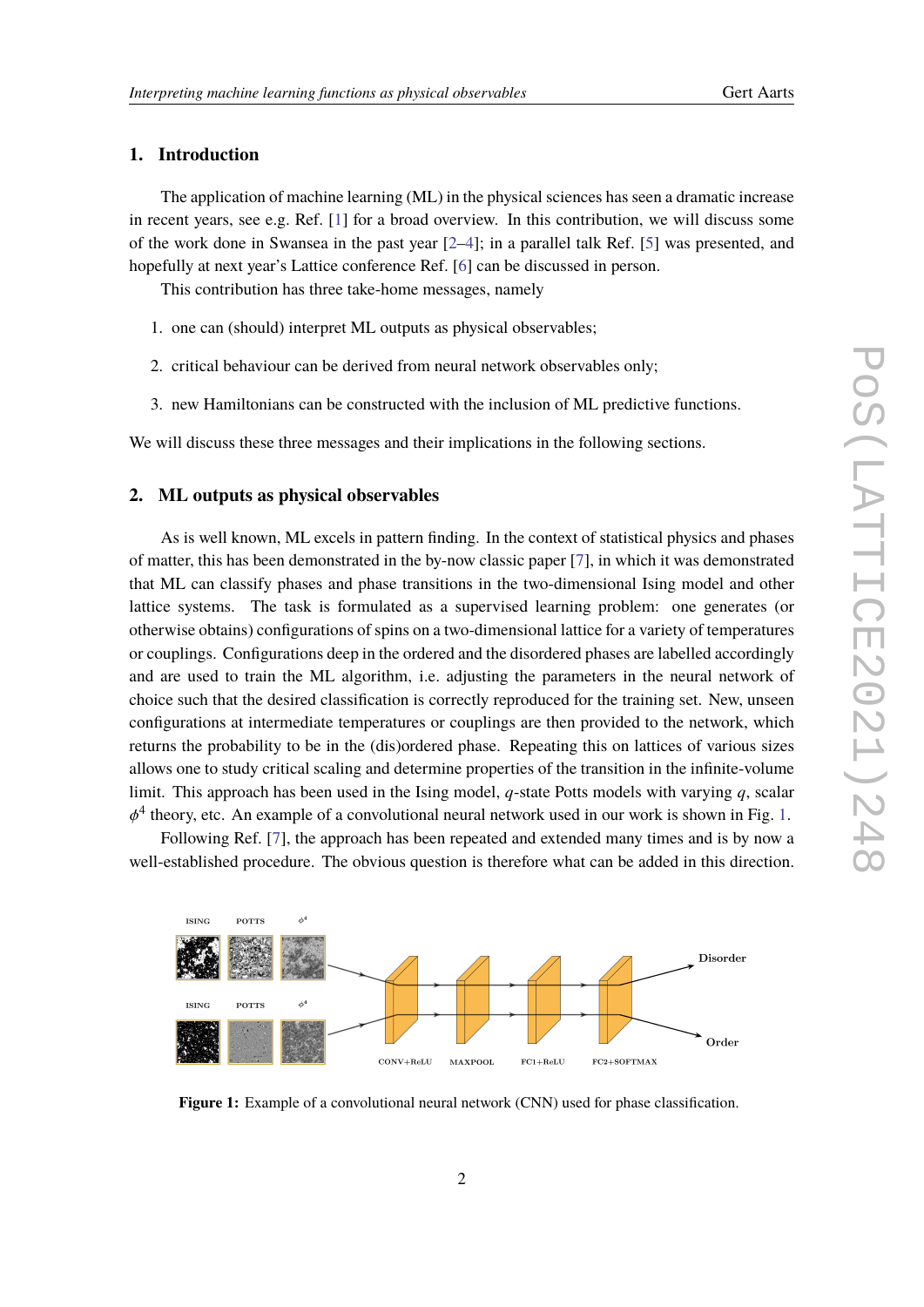As Fig. [1](#page-1-0) illustrates, the input in the network are configurations, which have been generated according to the Boltzmann weight  $e^{-\beta H}/Z$ , with *H* the Hamiltonian of the system,  $\beta$  the inverse temperature or coupling, and *Z* the partition function. By considering configurations at fixed  $\beta$ , the process of computing the outcome of the neural network is identical to how observables are computed in numerical simulations in statistical physics, namely by averaging over configurations. However, the observable in this case is not expressed directly in terms of the degrees of freedom, such as e.g. the magnetisation is, but is instead a rather complicated quantity, constructed as described above. Since the outcome is the probability of being in the (dis)ordered phase, it nevertheless still has the potential to act similar to an "order parameter" in the statistical system.

The reasoning above leads to the proposition that the output of a neural network should be interpreted as an observable in a statistical system [\[2\]](#page-6-1). This observation is of interest, since it opens up the possibility to use "standard" numerical or statistical methods, such as histogram reweighting. Let  $P_i$  denote the neural network prediction a configuration with energy  $E_i$  is in the broken phase, with  $0 \leq P_i \leq 1$ . Averaging over configurations at fixed  $\beta$  then yields the expectation value as provided by the neural network,

$$
\langle P \rangle = \frac{1}{Z} \sum_{i} P_i e^{-\beta E_i}, \tag{1}
$$

since the configurations labeled by *i* are Boltzmann distributed. One can now use standard histogram reweighting [\[8\]](#page-6-6) to extrapolate from a given  $\beta_0$  to other  $\beta$  values, according to

$$
\langle P \rangle(\beta) = \frac{\sum_{i} P_i e^{-(\beta - \beta_0)E_i}}{\sum_{i} e^{-(\beta - \beta_0)E_i}},\tag{2}
$$

 $0.88$ 

 $0.86$ 

0.44

0.4415

0.444

0.4425

0.448

<span id="page-2-0"></span>and obtain continuous dependence on the coupling constant.

 $0.18$ 

 $0:17$ 

 $0.16$ 

Reweighting

0.4355

0.432

p(CNN)

♦

 $0.4365$ 

 $\mathbf{1}$ 

 $0.9$ 

 $0.8$  $0.7$ 

 $0.6$ 

 $0.5$ 

 $0.4$ 

 $0.3$ 

 $0.2$ 

 $0.1$  $0<sub>1</sub>$ 0.428

 $\leq$ (q)d<sup>2</sup>



β

0.436

This approach is illustrated in Fig. [2.](#page-2-0) The CNN shown in Fig. [1](#page-1-0) is trained deeply in the (dis)ordered phases, at  $\beta \leq 0.41$  and  $\beta \geq 0.47$ . Predictions are made at intermediate values of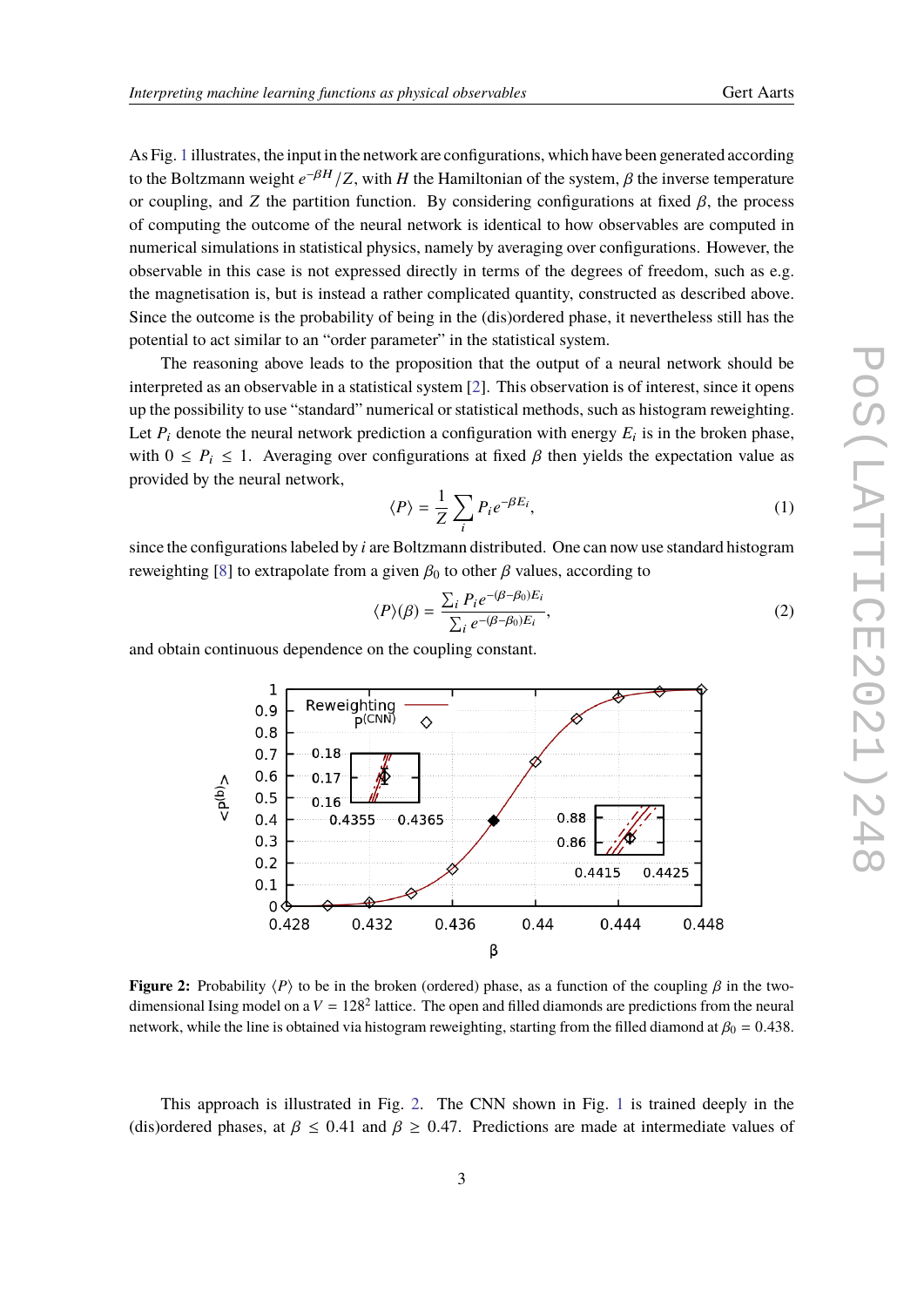<span id="page-3-0"></span>

**Figure 3:** Finite-size scaling using histogram reweighing in the Ising model, for the probability to be in the ordered phase  $\langle P \rangle$  (left) and its susceptibility  $\delta P = \beta V (\langle P^2 \rangle - \langle P \rangle^2)$  (right).

 $β$ , indicated with the diamonds. The line is obtained employing histogram reweighting, using only the datapoint at  $\beta_0 = 0.438$  (which is also obtained from the CNN). It is seen that the line is in agreement with the direct predictions from the CNN and interpolates smoothly between the disordered and ordered phases. The insets indicate agreement within statistical uncertainty between the two approaches. More details can be found in Ref. [\[2\]](#page-6-1).

All results in Fig. [2](#page-2-0) are predictions from the CNN, with or without reweighting. In order to see whether they give a quantitative prediction for properties of the transition, we carry out a finite-size scaling analysis using the results obtained with histogram reweighting. The results are shown in Fig. [3](#page-3-0) for the probability  $\langle P \rangle$  (left) and its susceptibility  $\delta P = \beta V (\langle P^2 \rangle - \langle P \rangle^2)$  (right). We will we these data to engly so gritical espling in the part section use these data to analyse critical scaling in the next section.

#### **3. Critical behaviour from neural network observables only**

Finite-size scaling should give us access to the critical coupling  $\beta_c$  and critical exponents in<br>nfinite values limit. Bessell that in the two dimensional kine model,  $\beta_c = \frac{1}{2} \ln(1 + \sqrt{2})$  while the infinite-volume limit. Recall that in the two-dimensional Ising model,  $\beta_c = \frac{1}{2}$ <br>the correlation langth and auseratibility diverge as  $\zeta = |t|^{-\gamma}$  and  $\zeta = |t|^{-\gamma}$  where  $\frac{1}{2}$  ln(1 +  $\sqrt{2}$ ), while the correlation length and susceptibility diverge as  $\xi \sim |t|^{-\nu}$  and  $\chi \sim |t|^{-\gamma}$ , where *t* is the reduced<br>counting  $t = (\ell_1, \ell_2) / \ell_1$ . In a finite system of linear size *L*, this implies coupling,  $t = (\beta_c - \beta)/\beta_c$ . In a finite system of linear size *L*, this implies

$$
|t| \sim \xi^{-1/\nu} \sim L^{-1/\nu}, \qquad \chi \sim |t|^{-\gamma} \sim L^{-\gamma/\nu}.
$$
 (3)

We use these relations to extract the critical quantities from the observables determined within the neural network, as shown in Fig. [3.](#page-3-0) Note in particular that the susceptibility is not the magnetic susceptibility, but rather the one linked to the network probability  $\langle P \rangle$ . The result for the volume dependence of  $\beta_c$  is shown in Fig. [4](#page-4-0) (left) and the obtained values for  $\beta_c$ ,  $\nu$  and  $\gamma/\nu$  are given in Table [1.](#page-4-1) We observe good agreement with the expected results within the statistical uncertainty.

In order to demonstrate that this approach also works in a theory with continuous degrees of freedom, we repeat the exercise in the two-dimensional  $\lambda \phi^4$  scalar field theory [\[3\]](#page-6-7). In this case, exact results for the critical couplings are not available, but it is expected that the model is in the same universality class as the Ising model. We fixed the coupling  $\lambda = 0.7$  and vary the mass parameter  $\mu^2$  to locate the transition. Again this is repeated on various volumes. The result for the volume dependence of  $u^2$  is chosen in Fig. 4 (right), and the obtained values for  $u^2$  u and  $u/u$  are volume dependence of  $\mu_c^2$  is shown in Fig. [4](#page-4-0) (right), and the obtained values for  $\mu_c^2$ ,  $\nu$  and  $\gamma/\nu$  are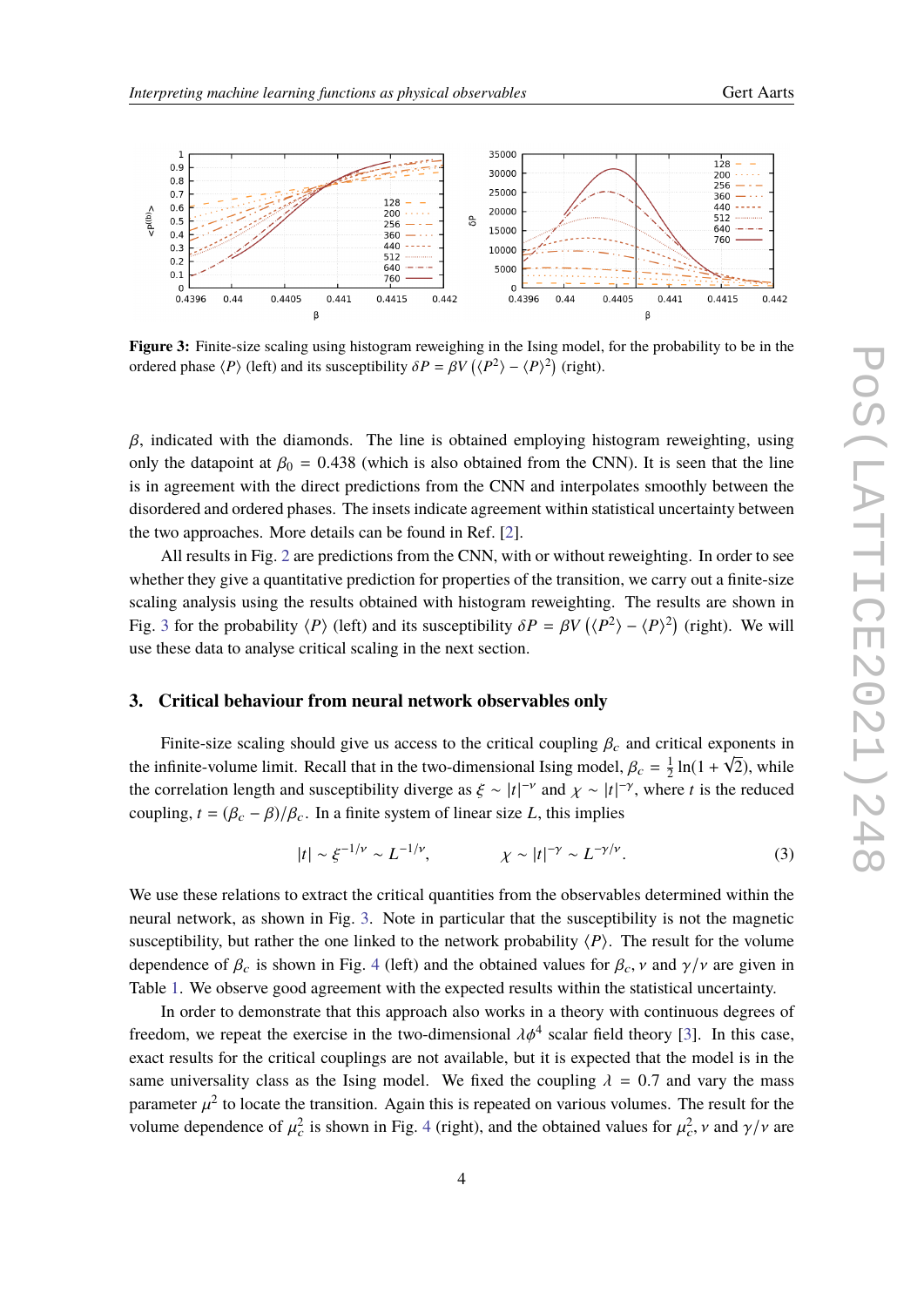

<span id="page-4-0"></span>

<span id="page-4-1"></span>**Figure 4:** Determination of the critical parameters  $\beta_c$  and  $\mu_c^2$  in the two-dimensional Ising model (left) and the 14<sup>4</sup> theory (right) proportively using finite size sooling of CNN prodicted values the  $\lambda \phi^4$  theory (right) respectively using finite-size scaling of CNN predicted values.

| Ising model     | $\beta_c$                                            |          | $\nu/\nu$    |
|-----------------|------------------------------------------------------|----------|--------------|
| CNN+Reweighting | 0.440749(68)                                         | 0.95(9)  | 1.78(4)      |
| Exact           | $\frac{1}{2}$ ln(1 + $\sqrt{2}$ ) $\approx$ 0.440687 |          | $7/4 = 1.75$ |
| $\phi^4$ theory |                                                      |          | $\nu/\nu$    |
| CNN+Reweighting | $-0.95225(54)$                                       | 0.99(34) | 1.78(7)      |

**Table 1:** Numerical estimates for the critical parameters  $\beta_c$  in the Ising model and  $\mu_c^2$  in the  $\lambda \phi^4$  theory at fixed  $\lambda = 0.7$ , as well as for the critical exponents  $\nu$  and  $\gamma/\nu$ , in the infinite-volume limit.

given in Table [1.](#page-4-1) The value of the critical mass parameter agrees with the one found in the literature [\[9\]](#page-6-8), while the value of the critical exponents confirm the universality class.

We conclude that critical behaviour can be derived from observables obtained within the neural network formulation, with adequate precision.

#### **4. Extend Hamiltonians with ML predictive functions**

We can now take these insights one step further and prepare new Hamiltonians, by including the ML predictive function in the Hamiltonian itself [\[4\]](#page-6-2), i.e. we couple the ML predictive function to a conjugate source *Y* which, when varied to positive and negative values, can drive the system into the ordered/disordered phases – in both directions – and also allows us to extract an additional critical exponent.

Let us denote the ML predictive function, i.e the probability to be in the ordered phase, with *f*, where  $0 \le f \le 1$ . Since it is an intensive quantity, it is multiplied with the volume *V* and added to the system Hamiltonian *H*, coupled to the conjugate source *Y*, to arrive at  $H_Y = H - V fY$ . This formulation can be used to define a generating function,

$$
\langle f \rangle = \frac{1}{\beta V} \frac{\partial \ln Z_Y}{\partial Y}, \qquad Z_Y = \text{Tr} \, e^{-\beta H_Y}, \qquad H_Y = H - V f Y, \tag{4}
$$

etc, but more importantly, it can induce symmetry breaking without explicit symmetry breaking.

This is demonstrated in Fig. [5,](#page-5-0) where the response of  $\langle f \rangle$  and its susceptibility  $\chi_f$  are shown as *Y* is varied. The three values of  $\beta$  correspond to the symmetric phase ( $\beta$  = 0.43), the known critical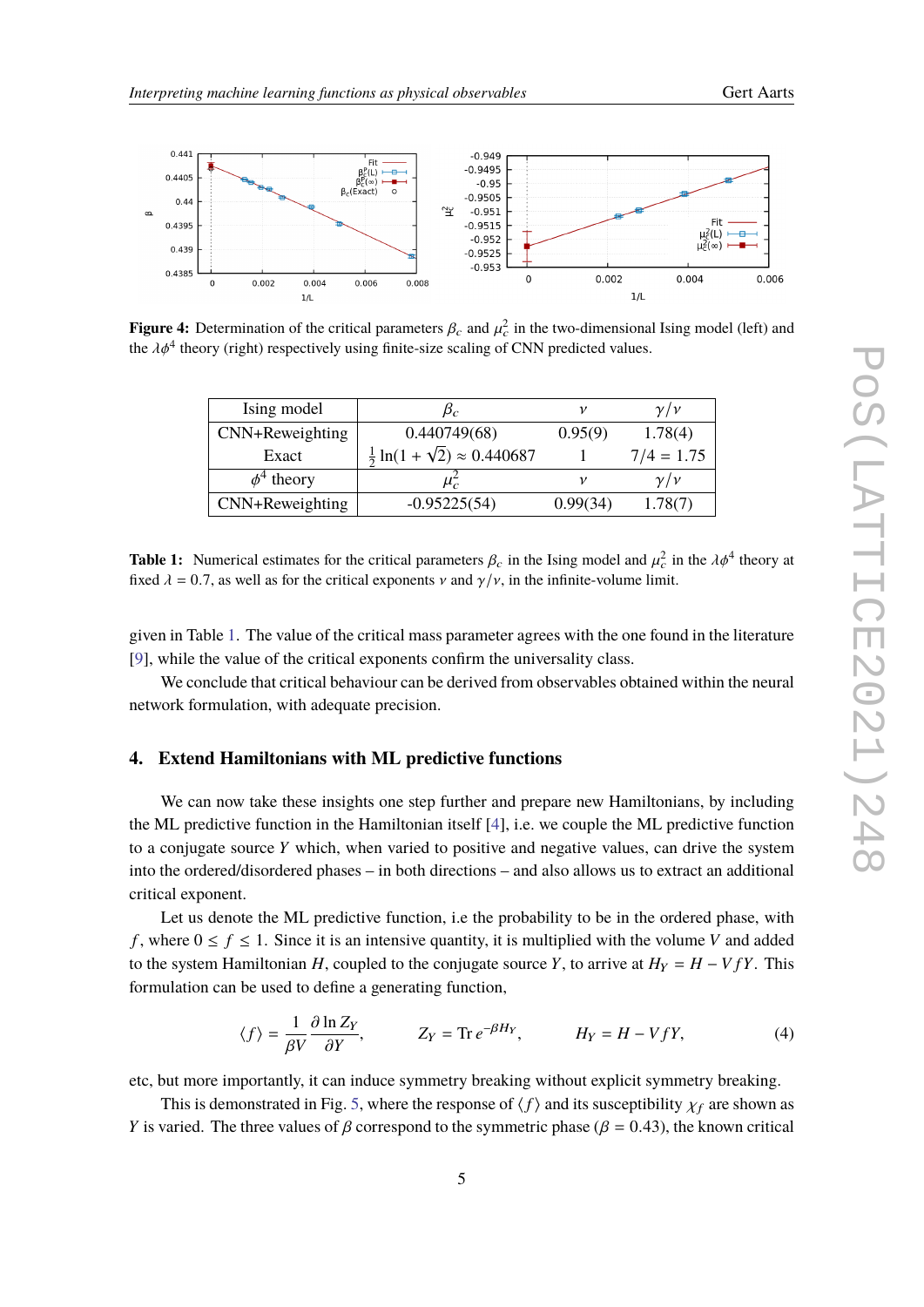<span id="page-5-0"></span>

**Figure 5:** Response to the external field Y of the probability to be in the ordered phase  $\langle f \rangle$  (left) and its susceptibility  $\chi_f$  (right) in the two-dimensional Ising model on a 64<sup>2</sup> lattice, for three values of the coupling  $\beta$ .

coupling ( $\beta_c = 0.440687$ ), and the broken-symmetry phase ( $\beta = 0.45$ ) at  $Y = 0$ . We note that the results for nonzero *Y* are again obtained using histogram reweighting. We indeed observe that as *Y* is varied, the system moves seamlessly from one phase into the other, and in both directions as the sign of *Y* is changed. This should be contrasted with the inclusion of an external magnetic field, in which the symmetry is always broken explicitly, giving preference to the symmetry-broken phase.

To bring this discussion to an end, we finally note that an external field introduces a new critical exponent. In the case of an external magnetic field, the correlation length varies as  $\xi \sim |h_{\text{magnetic}}|^{-\theta}$ ,<br>where in the Ising model  $\theta = 8/15$ . Since it is not guaranteed that the dependence on *K* will be where in the Ising model  $\theta = 8/15$ . Since it is not guaranteed that the dependence on *Y* will be captured by the same exponent, we denote it with  $\theta_Y$  and conjecture that  $\xi \sim |Y|^{-\theta_Y}$ . We have investigated this scaling numerically, using blocking and a renormalisation group (RG) analysis [\[4\]](#page-6-2). This study gives access to  $\beta_c$ ,  $\nu$  and  $\theta_Y$ , with the results shown in Table [2.](#page-5-1) We observe excellent agreement and confirm that  $\theta_Y$  can indeed be identified with the exponent  $\theta$ .

<span id="page-5-1"></span>We reiterate that this analysis only used quantities derived from the neural network, that there is no need for knowledge of the order parameter, the pattern of symmetry breaking, the physical meaning of external field, or the introduction of explicit symmetry breaking.

| $NN+RG$<br>$\theta_Y = 0.534(3)$<br>0.44063(21)<br>1.02(2) | Ising model | $\beta_c$                                            | $\theta_Y$ , $\theta$          |
|------------------------------------------------------------|-------------|------------------------------------------------------|--------------------------------|
|                                                            |             |                                                      |                                |
|                                                            | Exact       | $\frac{1}{2}$ ln(1 + $\sqrt{2}$ ) $\approx$ 0.440687 | $\theta = 8/15 \approx 0.5333$ |

**Table 2:** Numerical estimates for  $\beta_c$  and the critical exponents  $\gamma$  and  $\theta<sub>Y</sub>$  in the Ising model, using the Hamiltonian extended with the ML predictive function coupled to a source.

#### **5. Summary**

In this contribution we reviewed our proposal to identify outputs from neural networks as observables in statistical physics. The first consequence is that this allowed us to introduce histogram reweighting to be employed in supervised machine learning. This yields the possibility to extract critical properties from a finite-size scaling analysis using quantities derived from neural networks alone, to relatively high precision. Detailed knowledge of symmetries and order parameters is not required. By coupling neural network outputs to an external source, we can drive the system into